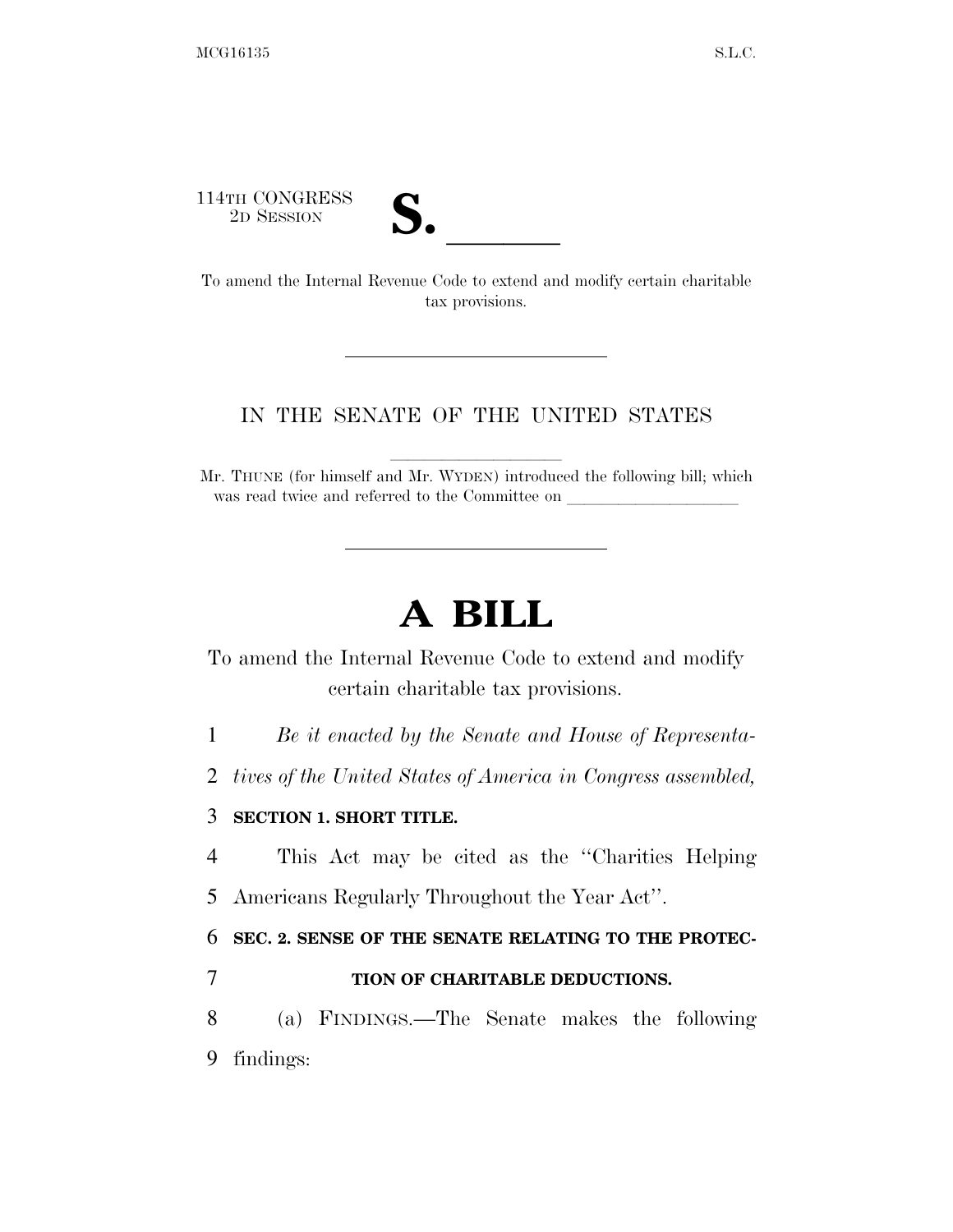| $\mathbf{1}$   | (1) The deduction for charitable contributions         |
|----------------|--------------------------------------------------------|
| $\overline{2}$ | has been an important and effective part of the tax    |
| 3              | code for almost 100 years.                             |
| $\overline{4}$ | (2) The deduction for charitable contributions         |
| 5              | is unique as it is the only provision that encourages  |
| 6              | taxpayers to give away a portion of their income for   |
| 7              | the benefit of others.                                 |
| 8              | (3) In 2012, nonprofit organizations provided          |
| 9              | $11,400,000$ jobs, accounting for 10.3 percent of the  |
| 10             | country's private-sector workforce.                    |
| 11             | $(4)$ In 2014, total charitable giving was esti-       |
| 12             | mated to be $$358,380,000,000$ (a 7.1 percent in-      |
| 13             | crease from $2013$ ) and accounted for 2.1 percent of  |
| 14             | the gross domestic product.                            |
| 15             | (b) SENSE OF THE SENATE.—It is the sense of the        |
| 16             | Senate that—                                           |
| 17             | (1) encouraging charitable giving should be a          |
| 18             | goal of tax reform; and                                |
| 19             | (2) Congress should ensure that the value and          |
| 20             | scope of the deduction for charitable contributions is |
| 21             | not diminished during a comprehensive rewrite of       |
| 22             | the tax code.                                          |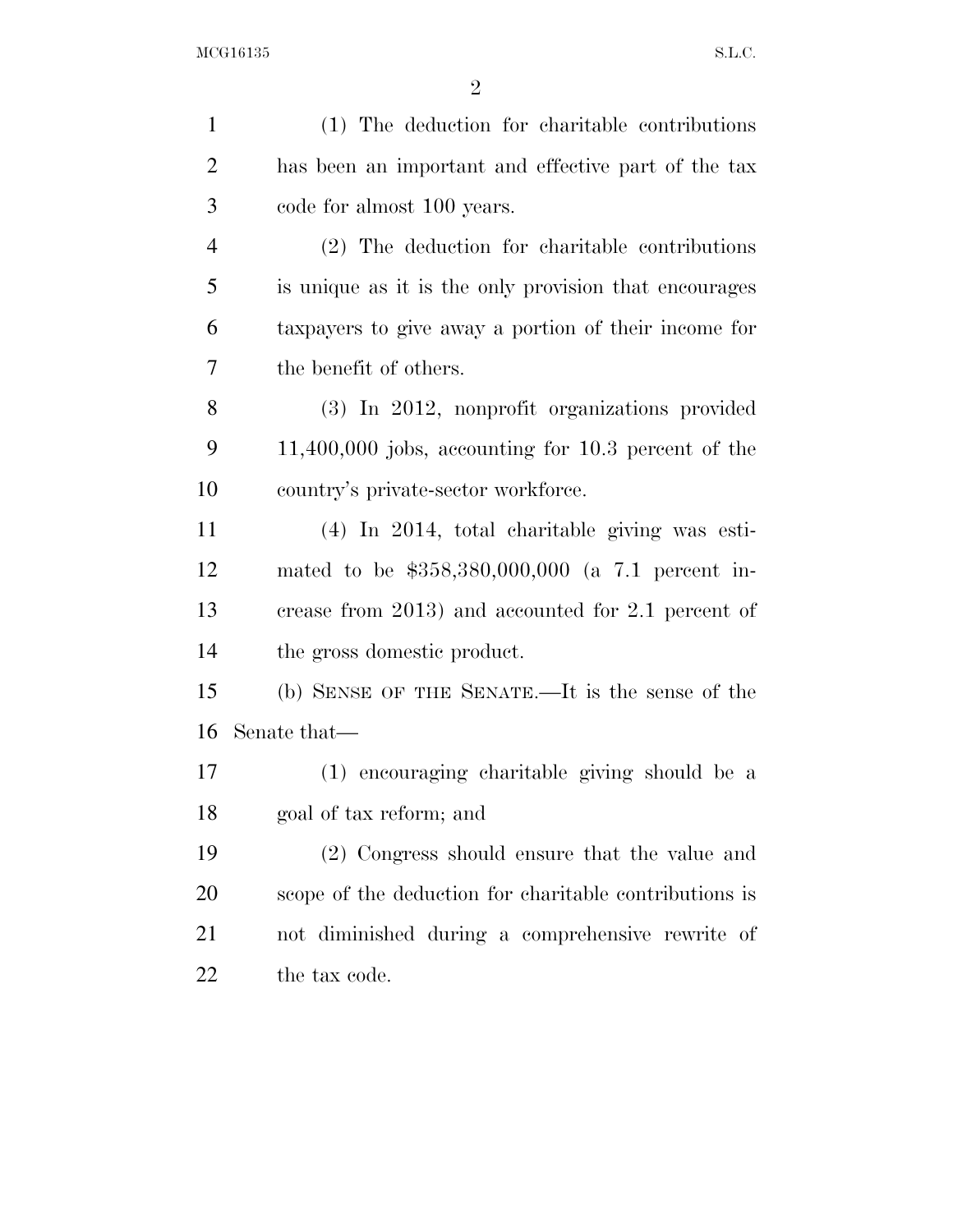| $\mathbf{1}$   | SEC. 3. MODIFICATION OF RULES RELATING TO DONOR AD-  |
|----------------|------------------------------------------------------|
| $\overline{2}$ | <b>VISED FUNDS</b>                                   |
| 3              | (a) ALLOWANCE OF TAX-FREE CHARITABLE DIS-            |
| 4              | TRIBUTIONS FROM INDIVIDUAL RETIREMENT<br>$AC-$       |
| 5              | COUNTS.-                                             |
| 6              | IN GENERAL.—Clause (i) of section<br>(1)             |
| 7              | $408(d)(8)(B)$ of the Internal Revenue Code of 1986  |
| 8              | is amended by striking "or any fund or account de-   |
| 9              | scribed in section $4966(d)(2)$ ".                   |
| 10             | (2) EFFECTIVE DATE.—The amendment made               |
| 11             | by this subsection shall apply to distributions made |
| 12             | in taxable years beginning after December 31, 2016.  |
| 13             | (b) RETURN DISCLOSURES.—                             |
| 14             | (1) DISTRIBUTIONS.—Section $6033(k)$ of the          |
| 15             | Internal Revenue Code of 1986 is amended—            |
| 16             | $(A)$ by striking "and" at the end of para-          |
| 17             | graph(2),                                            |
| 18             | $(B)$ in paragraph $(3)$                             |
| 19             | (i) by inserting "(both in terms of dol-             |
| 20             | lar amount and percentage of total value of          |
| 21             | assets)" after "taxable year", and                   |
| 22             | (ii) by strike the period and inserting              |
| 23             | ", and", and                                         |
| 24             | (C) by adding at the end the following new           |
| 25             | paragraph:                                           |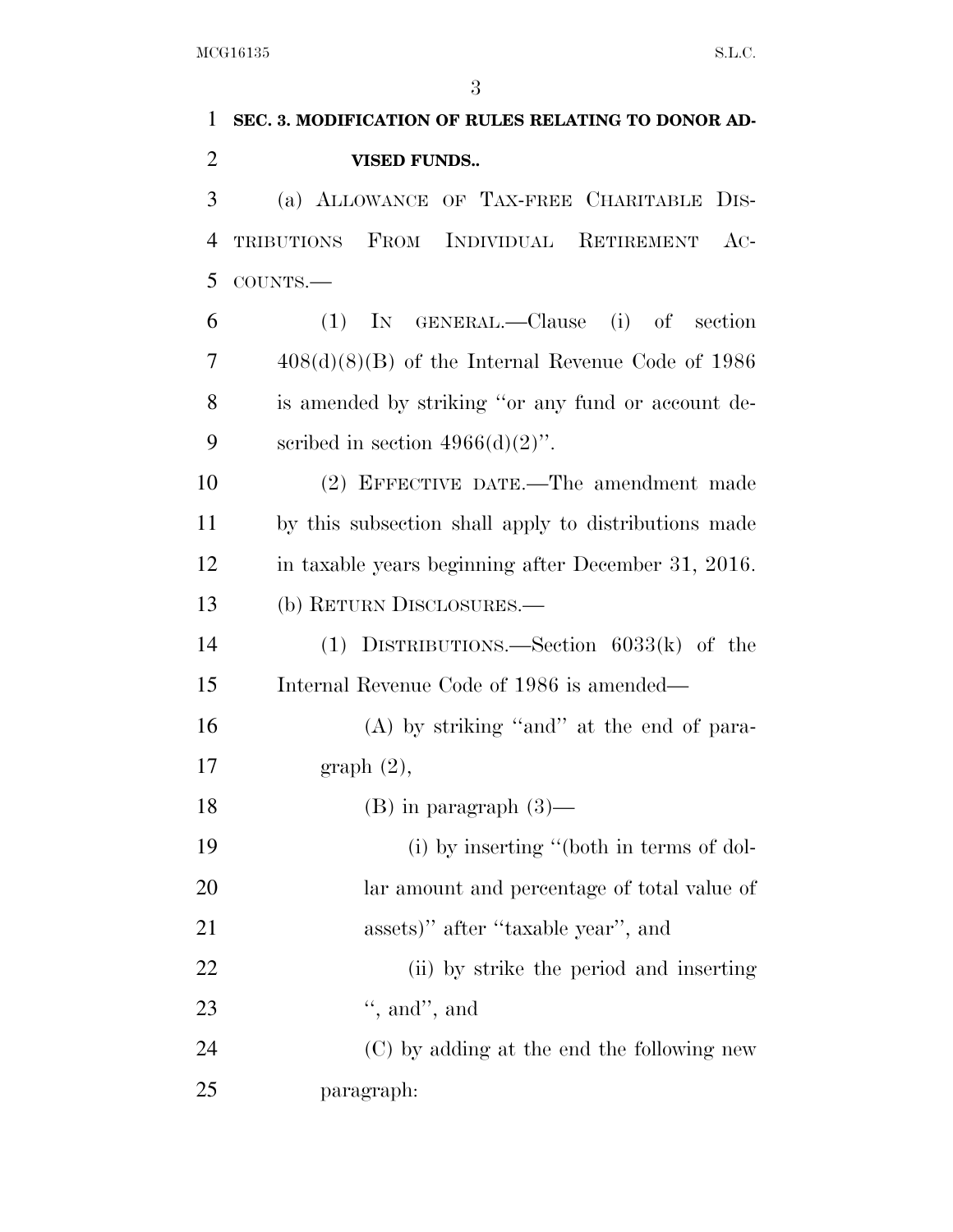| $\mathbf{1}$   | $"$ (4) the average aggregate contributions to and      |
|----------------|---------------------------------------------------------|
| $\overline{2}$ | grants made from such funds during the most recent      |
| 3              | 3-taxable year period.".                                |
| 4              | (2)<br>POLICY ON INACTIVE FUNDS.—Section                |
| 5              | $6033(k)$ of the Internal Revenue Code of 1986, as      |
| 6              | amended by paragraph (1), is amended by striking        |
| 7              | "and" at the end of paragraph (3), by striking the      |
| 8              | period at the end of paragraph $(4)$ and inserting ",   |
| 9              | and", and by adding at the end the following new        |
| 10             | paragraph:                                              |
| 11             | $\lq(5)$ provide a description of the organization's    |
| 12             | policy on inactive or dormant funds or, if no such      |
| 13             | policy exists, a statement indicating that the organi-  |
| 14             | zation has no such policy.".                            |
| 15             | (3) EFFECTIVE DATE.—The amendments made                 |
| 16             | by this subsection shall apply to returns for taxable   |
| 17             | years beginning after December 31, 2016.                |
| 18             | SEC. 4. MODIFICATION OF THE TAX RATE FOR THE EXCISE     |
| 19             | TAX ON INVESTMENT INCOME OF PRIVATE                     |
| 20             | FOUNDATIONS.                                            |
| 21             | (a) IN GENERAL.—Section $4940(a)$ of the Internal       |
| 22             | Revenue Code of 1986 is amended by striking "2 percent" |
| 23             | and inserting "1 percent".                              |
| 24             | (b) ELIMINATION OF REDUCED TAX WHERE FOUN-              |
| 25             | DATION MEETS CERTAIN DISTRIBUTION REQUIRE-              |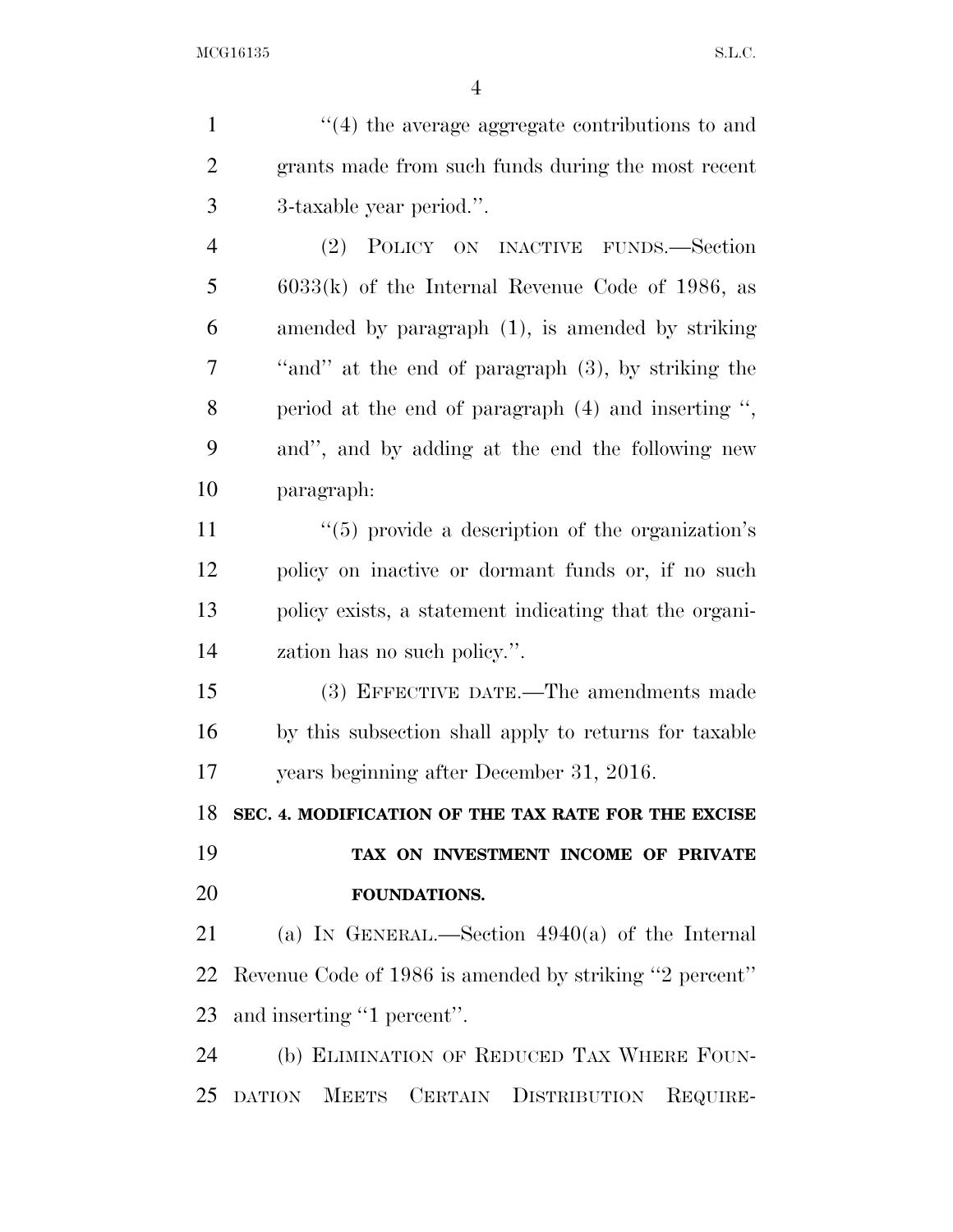MENTS.—Section 4940 of such Code is amended by strik-ing subsection (e).

 (c) EFFECTIVE DATE.—The amendments made by this section shall apply to taxable years beginning after the date of the enactment of this Act.

## **SEC. 5. MANDATORY ELECTRONIC FILING FOR ANNUAL RE-TURNS OF EXEMPT ORGANIZATIONS.**

 (a) IN GENERAL.—Section 6033 of the Internal Rev- enue Code of 1986 is amended by redesignating subsection (n) as subsection (o) and by inserting after subsection (m) the following new subsection:

12 "(n) MANDATORY ELECTRONIC FILING.—Any orga- nization required to file a return under this section shall file such return in electronic form.''.

 (b) INSPECTION OF ELECTRONICALLY FILED AN- NUAL RETURNS.—Subsection (b) of section 6104 is amended by adding at the end the following: ''Any annual return required to be filed electronically under section 6033(n) shall be made available by the Secretary to the public in machine readable format as soon as prac-ticable.''.

(c) EFFECTIVE DATE.—

 (1) IN GENERAL.—Except as provided in para-graph (2), the amendments made by this section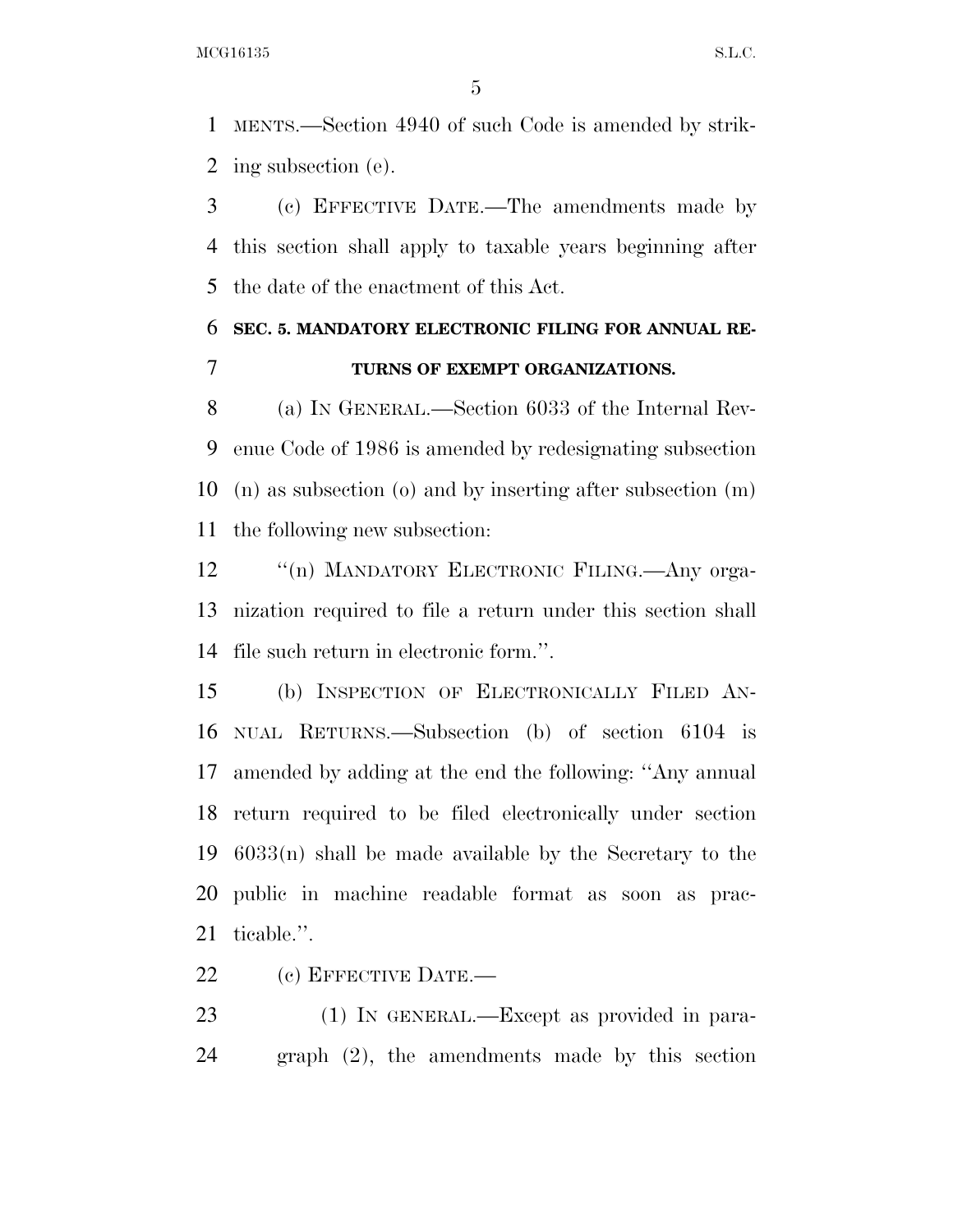| $\mathbf{1}$   | shall apply to taxable years beginning after the date |
|----------------|-------------------------------------------------------|
| $\overline{2}$ | of the enactment of this Act.                         |
| 3              | (2) TRANSITIONAL RELIEF.—                             |
| $\overline{4}$ | (A) SMALL ORGANIZATIONS.—                             |
| 5              | (i) IN GENERAL.—In the case of any                    |
| 6              | small organizations, or any other organiza-           |
| 7              | tions for which the Secretary determines              |
| 8              | the application of the amendments made                |
| 9              | by subsection (a) would cause undue bur-              |
| 10             | den without a delay, the Secretary may                |
| 11             | delay the application of such amendments,             |
| 12             | but not later than taxable years beginning            |
| 13             | 2 years after the date of the enactment of            |
| 14             | this Act.                                             |
| 15             | (ii) SMALL ORGANIZATION.—For pur-                     |
| 16             | poses of clause (i), the term "small organi-          |
| 17             | zation" means any organization—                       |
| 18             | (I) the gross receipts of which for                   |
| 19             | the<br>taxable year are less than                     |
| 20             | $$200,000, \text{ and}$                               |
| 21             | (II) the aggregate gross assets of                    |
| 22             | which at the end of the taxable year                  |
| 23             | are less than $$500,000$ .                            |
| 24             | (B) ORGANIZATIONS FILING FORM 990-                    |
| 25             | T.—In the case of any organization described          |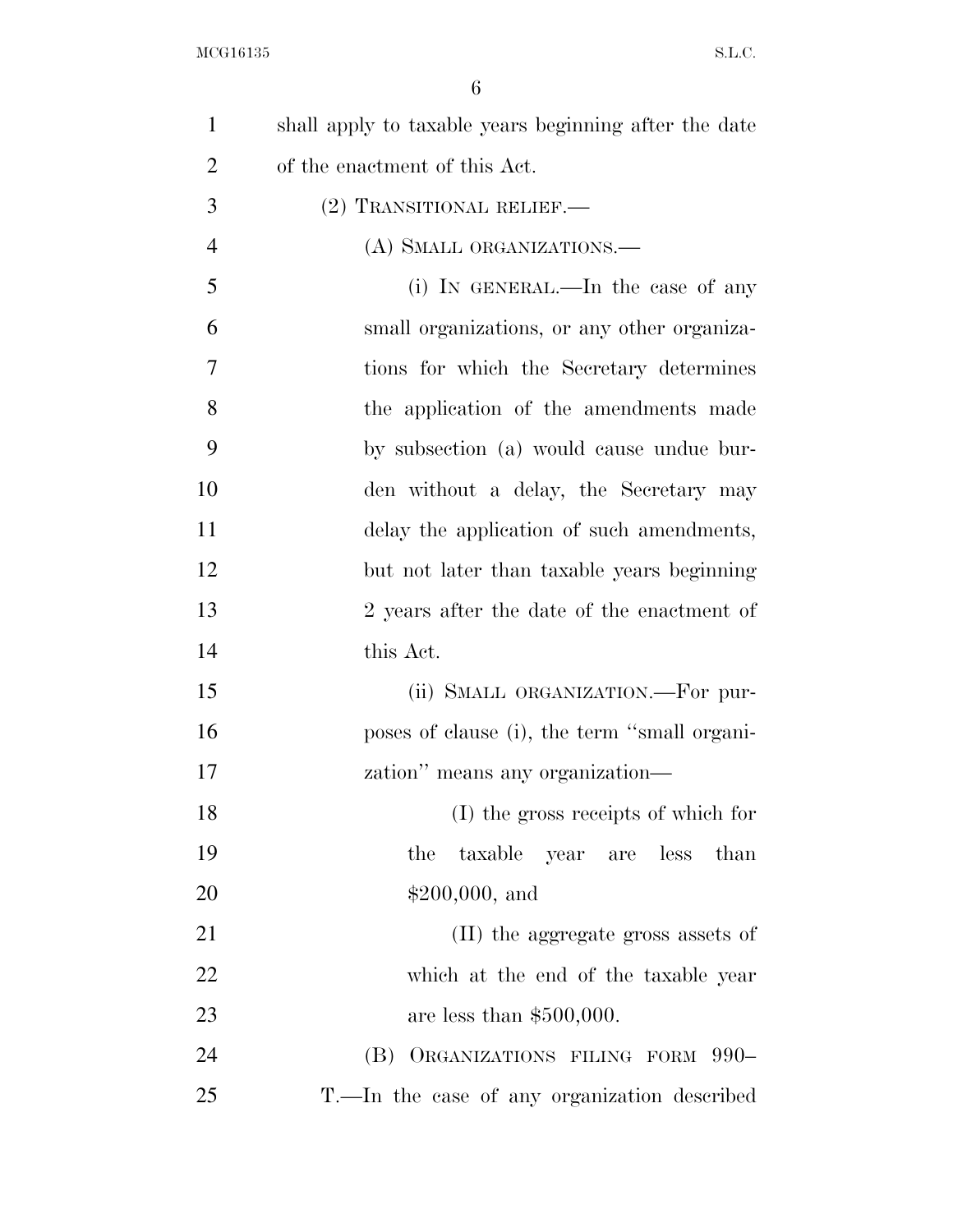1 in section  $511(a)(2)$  of the Internal Revenue Code of 1986 which is subject to the tax im-3 posed by section  $511(a)(1)$  of such Code on its unrelated business taxable income, or any orga- nization required to file a return under section 6033 of such Code and include information under subsection (e) thereof, the Secretary may delay the application of the amendments made by this section, but not later than taxable years beginning 2 years after the date of the enact- ment of this Act. **SEC. 6. DETERMINATION OF STANDARD MILEAGE RATE FOR CHARITABLE CONTRIBUTIONS DEDUC- TION.**  (a) DETERMINATION OF STANDARD MILEAGE RATE FOR CHARITABLE CONTRIBUTIONS DEDUCTION.—Sub- section (i) of section 170 of the Internal Revenue Code of 1986 is amended to read as follows: 19 <sup>"</sup>(i) STANDARD MILEAGE RATE FOR USE OF PAS- SENGER AUTOMOBILE.—For purposes of computing the deduction under this section for use of a passenger auto- mobile, the standard mileage rate shall be the rate deter- mined by the Secretary, which rate shall not be less than the standard mileage rate used for purposes of section 213.''.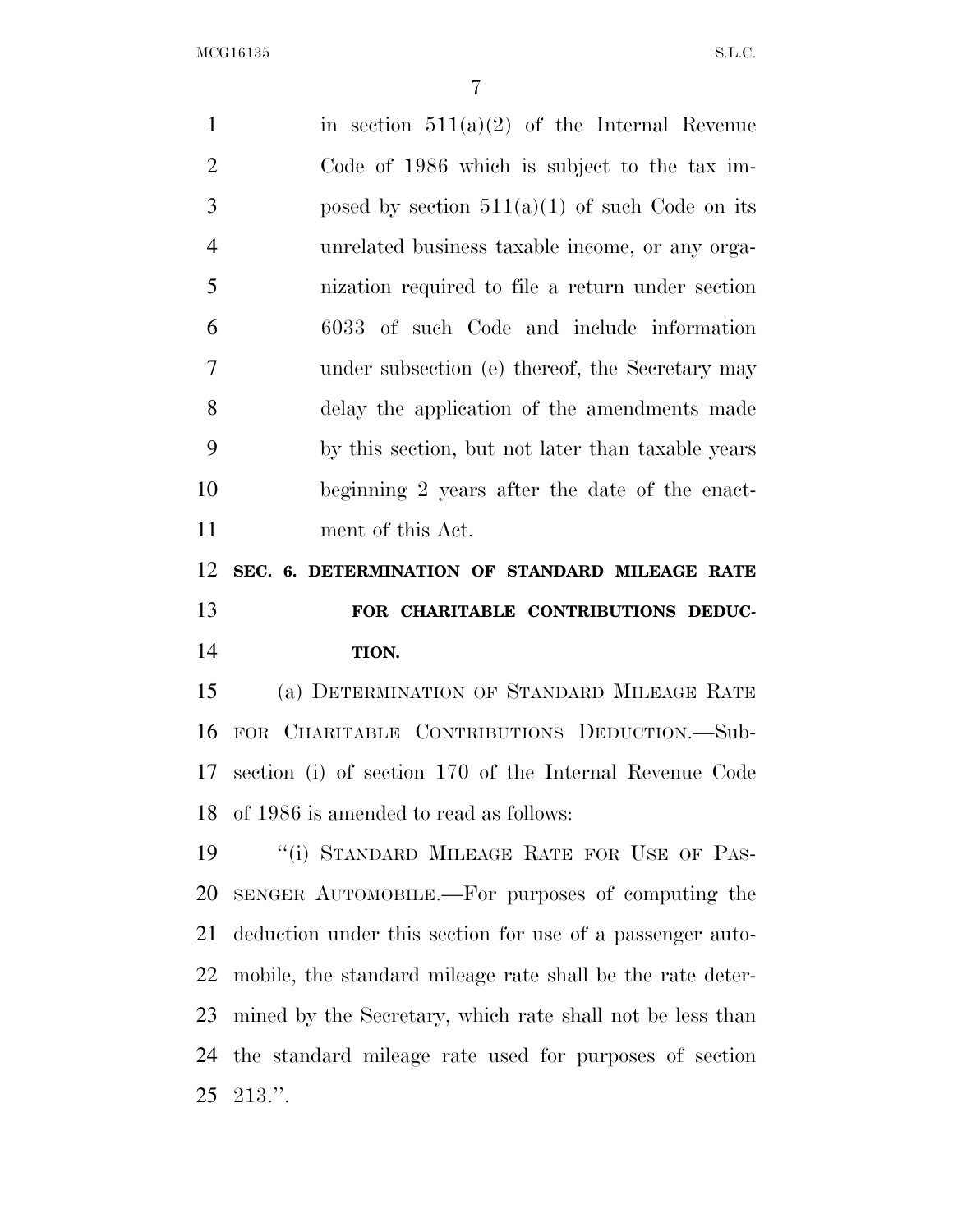(b) EFFECTIVE DATE.—The amendment made by this section shall apply to miles traveled after the date of the enactment of this Act. **SEC. 7. EXCEPTION FROM PRIVATE FOUNDATION EXCESS BUSINESS HOLDING TAX FOR CERTAIN PHIL- ANTHROPIC BUSINESS HOLDINGS.**  (a) IN GENERAL.—Section 4943 of the Internal Rev- enue Code of 1986 is amended by adding at the end the following new subsection: ''(g) EXCEPTION FOR CERTAIN PHILANTHROPIC BUSINESS HOLDINGS.— ''(1) IN GENERAL.—Subsection (a) shall not apply with respect to the holdings of a private foun- dation in any business enterprise which for the tax- able year meets—  $\langle A \rangle$  the exclusive ownership requirements

of paragraph (2),

18 ''(B) the all profits to charity requirement of paragraph (3), and

20  $\cdot$  (C) the independent operation require-ments of paragraph (4).

22 "(2) EXCLUSIVE OWNERSHIP.—The exclusive ownership requirements of this paragraph are met if—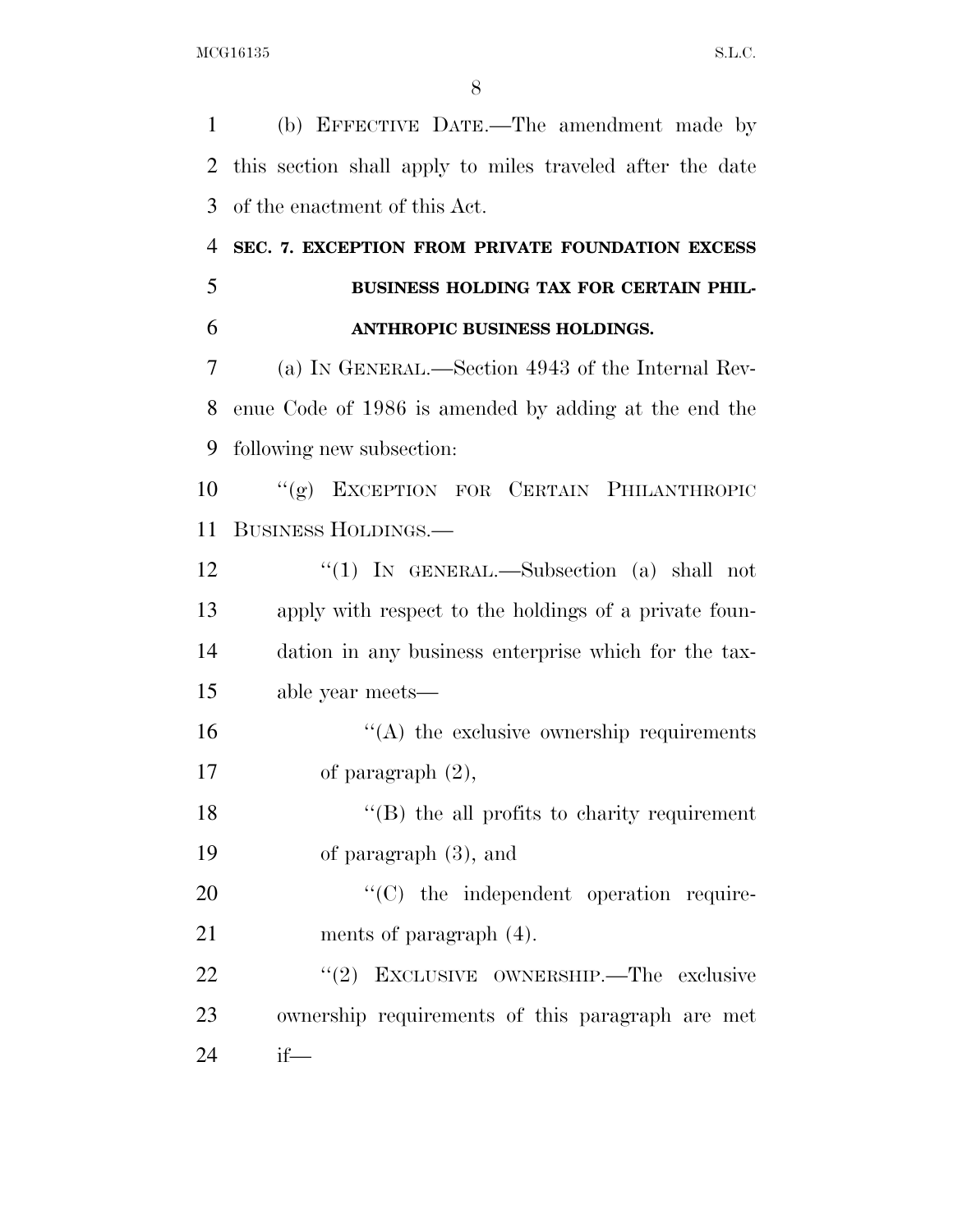| $\mathbf{1}$   | $\lq\lq$ all ownership interests in the business    |
|----------------|-----------------------------------------------------|
| $\overline{2}$ | enterprise are held by the private foundation at    |
| 3              | all times during the taxable year, and              |
| $\overline{4}$ | $\lq\lq (B)$ all the private foundation's ownership |
| 5              | interests in the business enterprise were ac-       |
| 6              | quired under the terms of a will or trust upon      |
| 7              | the death of the testator or settlor, as the case   |
| 8              | may be.                                             |
| 9              | $\lq(3)$ ALL PROFITS TO CHARITY.—                   |
| 10             | "(A) IN GENERAL.—The all profits to                 |
| 11             | charity requirement of this paragraph is met if     |
| 12             | the business enterprise, not later than 120 days    |
| 13             | after the close of the taxable year, distributes    |
| 14             | an amount equal to its net operating income for     |
| 15             | such taxable year to the private foundation.        |
| 16             | "(B) NET OPERATING INCOME.—For pur-                 |
| 17             | poses of this paragraph, the net operating in-      |
| 18             | come of any business enterprise for any taxable     |
| 19             | year is an amount equal to the gross income of      |
| 20             | the business enterprise for the taxable year, re-   |
| 21             | duced by the sum of—                                |
| 22             | "(i) the deductions allowed by chapter              |
| 23             | 1 for the taxable year which are directly           |
| 24             | connected with the production of such in-           |
| 25             | come,                                               |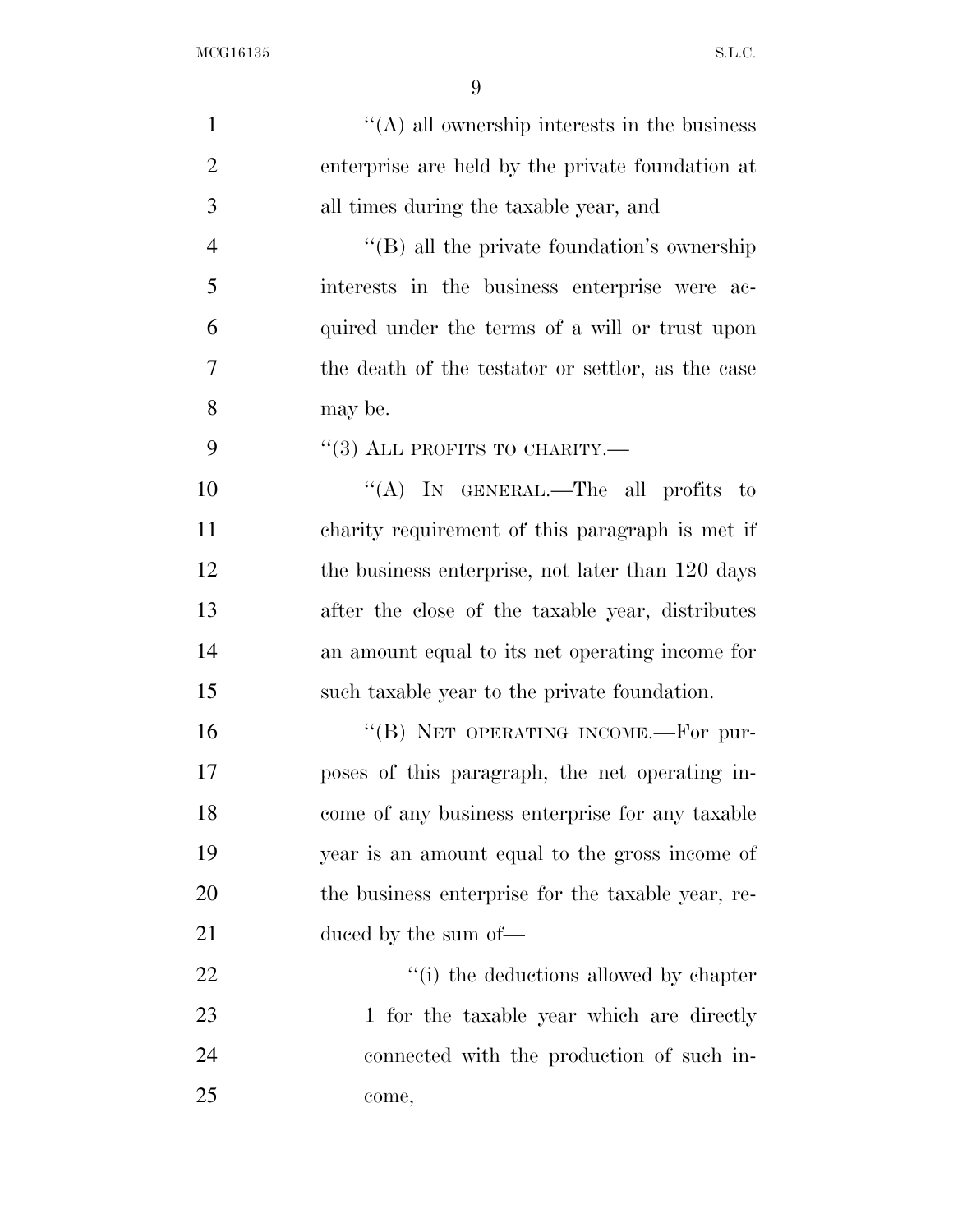| $\mathbf{1}$   | "(ii) the tax imposed by chapter 1 on              |
|----------------|----------------------------------------------------|
| $\overline{2}$ | the business enterprise for the taxable            |
| 3              | year, and                                          |
| $\overline{4}$ | "(iii) an amount for a reasonable re-              |
| 5              | serve for working capital and other busi-          |
| 6              | ness needs of the business enterprise.             |
| 7              | "(4) INDEPENDENT OPERATION.—The inde-              |
| 8              | pendent operation requirements of this paragraph   |
| 9              | are met if, at all times during the taxable year—  |
| 10             | $\lq\lq$ no substantial contributor (as defined    |
| 11             | in section $4958(c)(3)(C)$ to the private founda-  |
| 12             | tion, or family member of such a contributor       |
| 13             | (determined under section $4958(f)(4)$ ), is a di- |
| 14             | rector, officer, trustee, manager, employee, or    |
| 15             | contractor of the business enterprise (or an in-   |
| 16             | dividual having powers or responsibilities simi-   |
| 17             | lar to any of the foregoing),                      |
| 18             | "(B) at least a majority of the board of di-       |
| 19             | rectors of the private foundation are individuals  |
| 20             | other than individuals who are either—             |
| 21             | "(i) directors or officers of the busi-            |
| <u>22</u>      | ness enterprise, or                                |
| 23             | "(ii) members of the family (deter-                |
| 24             | mined under section $4958(f)(4)$ of a sub-         |
| 25             | stantial contributor (as defined in section)       |